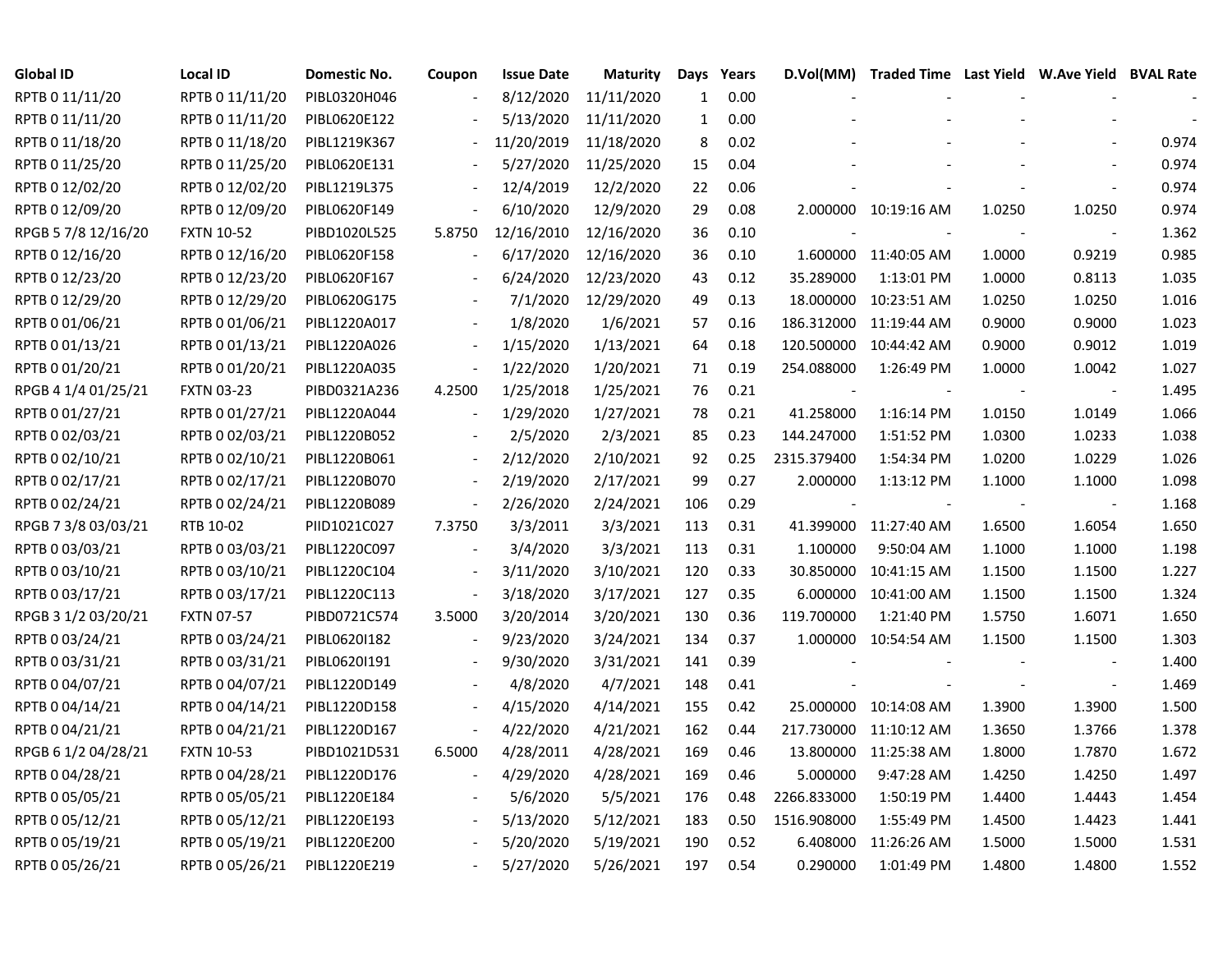| <b>Global ID</b>     | <b>Local ID</b>   | Domestic No. | Coupon                   | <b>Issue Date</b> | <b>Maturity</b> | Days | Years | D.Vol(MM)   | Traded Time Last Yield W.Ave Yield BVAL Rate |        |                          |       |
|----------------------|-------------------|--------------|--------------------------|-------------------|-----------------|------|-------|-------------|----------------------------------------------|--------|--------------------------|-------|
| RPTB 0 06/02/21      | RPTB 0 06/02/21   | PIBL1220F227 |                          | 6/3/2020          | 6/2/2021        | 204  | 0.56  |             |                                              |        |                          | 1.534 |
| RPTB 0 06/09/21      | RPTB 0 06/09/21   | PIBL1220F236 |                          | 6/10/2020         | 6/9/2021        | 211  | 0.58  |             |                                              |        |                          | 1.652 |
| RPGB 4 7/8 06/13/21  | RTB 03-09         | PIID0321F092 | 4.8750                   | 6/13/2018         | 6/13/2021       | 215  | 0.59  | 137.822000  | 1:43:18 PM                                   | 3.5000 | 1.6801                   | 1.688 |
| RPTB 0 06/16/21      | RPTB 0 06/16/21   | PIBL1220F245 | $\overline{\phantom{a}}$ | 6/17/2020         | 6/16/2021       | 218  | 0.60  | 0.100000    | 1:01:55 PM                                   | 1.5500 | 1.5500                   | 1.557 |
| RPTB 0 06/23/21      | RPTB 0 06/23/21   | PIBL1220F254 | $\overline{\phantom{a}}$ | 6/24/2020         | 6/23/2021       | 225  | 0.62  |             | 3.847000 11:13:53 AM                         | 1.5500 | 1.5500                   | 1.594 |
| RPTB 0 06/30/21      | RPTB 0 06/30/21   | PIBL1220G262 | $\blacksquare$           | 7/1/2020          | 6/30/2021       | 232  | 0.64  | 4.009000    | 1:12:34 PM                                   | 1.5500 | 1.5687                   | 1.614 |
| RPTB 0 07/07/21      | RPTB 0 07/07/21   | PIBL1220G271 | $\overline{\phantom{a}}$ | 7/8/2020          | 7/7/2021        | 239  | 0.65  |             |                                              |        | $\overline{\phantom{a}}$ | 1.599 |
| RPTB 0 07/14/21      | RPTB 0 07/14/21   | PIBL1220G280 |                          | 7/15/2020         | 7/14/2021       | 246  | 0.67  |             |                                              |        |                          | 1.609 |
| RPTB 0 07/21/21      | RPTB 0 07/21/21   | PIBL1220G299 |                          | 7/22/2020         | 7/21/2021       | 253  | 0.69  |             |                                              |        | $\sim$                   | 1.621 |
| RPTB 0 07/28/21      | RPTB 0 07/28/21   | PIBL1220G306 |                          | 7/29/2020         | 7/28/2021       | 260  | 0.71  |             |                                              |        | $\overline{\phantom{a}}$ | 1.635 |
| RPTB 0 08/04/21      | RPTB 0 08/04/21   | PIBL1220H314 |                          | 8/5/2020          | 8/4/2021        | 267  | 0.73  | 15.000000   | 9:02:50 AM                                   | 1.6350 | 1.6350                   | 1.681 |
| RPTB 0 08/11/21      | RPTB 0 08/11/21   | PIBL1220H323 |                          | 8/12/2020         | 8/11/2021       | 274  | 0.75  |             |                                              |        | $\sim$                   | 1.682 |
| RPTB 0 08/18/21      | RPTB 0 08/18/21   | PIBL1220H332 |                          | 8/19/2020         | 8/18/2021       | 281  | 0.77  |             |                                              |        |                          | 1.704 |
| RPTB 0 08/25/21      | RPTB 0 08/25/21   | PIBL1220H341 |                          | 8/26/2020         | 8/25/2021       | 288  | 0.79  |             |                                              |        | $\blacksquare$           | 1.667 |
| RPTB 0 09/01/21      | RPTB 0 09/01/21   | PIBL1220I359 |                          | 9/2/2020          | 9/1/2021        | 295  | 0.81  |             |                                              |        |                          | 1.687 |
| RPTB 0 09/08/21      | RPTB 0 09/08/21   | PIBL1220I368 |                          | 9/9/2020          | 9/8/2021        | 302  | 0.83  |             |                                              |        |                          | 1.695 |
| RPTB 0 09/22/21      | RPTB 0 09/22/21   | PIBL1220I386 | $\overline{\phantom{a}}$ | 9/23/2020         | 9/22/2021       | 316  | 0.87  |             | 4.000000 10:31:46 AM                         | 1.7300 | 1.7300                   | 1.715 |
| RPTB 0 09/29/21      | RPTB 0 09/29/21   | PIBL1220I395 | $\overline{\phantom{a}}$ | 9/30/2020         | 9/29/2021       | 323  | 0.88  |             |                                              |        | $\overline{\phantom{a}}$ | 1.721 |
| RPTB 0 10/06/21      | RPTB 0 10/06/21   | PIBL1220J401 | $\blacksquare$           | 10/7/2020         | 10/6/2021       | 330  | 0.90  |             |                                              |        |                          | 1.685 |
| RPTB 0 10/13/21      | RPTB 0 10/13/21   | PIBL1220J410 | $\overline{\phantom{0}}$ | 10/14/2020        | 10/13/2021      | 337  | 0.92  |             |                                              |        |                          | 1.753 |
| RPGB 5 3/4 10/20/21  | RTB 10-03         | PIID1021J039 | 5.7500                   | 10/20/2011        | 10/20/2021      | 344  | 0.94  |             | 0.150000 10:02:32 AM                         | 1.8000 | 1.8000                   | 1.771 |
| RPTB 0 10/20/21      | RPTB 0 10/20/21   | PIBL1220J429 |                          | 10/21/2020        | 10/20/2021      | 344  | 0.94  |             | 2.396900 11:29:19 AM                         | 1.7000 | 1.7000                   | 1.747 |
| RPTB 0 10/27/21      | RPTB 0 10/27/21   | PIBL1220J438 |                          | 10/28/2020        | 10/27/2021      | 351  | 0.96  |             |                                              |        | $\overline{\phantom{a}}$ | 1.757 |
| RPTB 0 11/03/21      | RPTB 0 11/03/21   | PIBL1220K445 |                          | 11/4/2020         | 11/3/2021       | 358  | 0.98  | 18.860000   | 1:10:19 PM                                   | 1.7350 | 1.7310                   | 1.742 |
| RPTB 0 11/10/21      | RPTB 0 11/10/21   | PIBL1220K454 | $\blacksquare$           | 11/11/2020        | 11/10/2021      | 365  | 1.00  | 4202.655000 | 1:57:15 PM                                   | 1.7355 | 1.7404                   | 1.746 |
| RPGB 5 3/4 11/24/21  | <b>FXTN 10-55</b> | PIBD1021K551 | 5.7500                   | 11/24/2011        | 11/24/2021      | 379  | 1.04  |             |                                              |        | $\overline{\phantom{a}}$ | 1.811 |
| RPGB 6 3/8 01/19/22  | <b>FXTN 10-54</b> | PIBD1022G545 | 6.3750                   | 7/19/2011         | 1/19/2022       | 435  | 1.19  |             | 0.300000 11:33:32 AM                         | 1.9000 | 1.9000                   | 1.868 |
| RPGB 4 01/26/22      | <b>FXTN 05-74</b> | PIBD0522A747 | 4.0000                   | 1/26/2017         | 1/26/2022       | 442  | 1.21  | 67.025000   | 1:01:52 PM                                   | 1.8900 | 1.8995                   | 1.849 |
| RPGB 15 03/14/22     | <b>FXTN 20-02</b> | PIBD2022C021 | 15.0000                  | 3/14/2002         | 3/14/2022       | 489  | 1.34  |             |                                              |        | $\overline{\phantom{a}}$ | 1.873 |
| RPGB 4 3/4 07/04/22  | <b>FXTN 03-24</b> | PIBD0322G247 | 4.7500                   | 7/4/2019          | 7/4/2022        | 601  | 1.65  | 867.412600  | 1:35:35 PM                                   | 1.9275 | 1.9250                   | 1.910 |
| RPGB 4 7/8 08/02/22  | <b>FXTN 10-56</b> | PIBD1022H562 | 4.8750                   | 8/2/2012          | 8/2/2022        | 630  | 1.73  |             |                                              |        |                          | 1.963 |
| RPGB 4 3/4 09/13/22  | <b>FXTN 10-57</b> | PIBD1022I570 | 4.7500                   | 9/13/2012         | 9/13/2022       | 672  | 1.84  |             |                                              |        | $\blacksquare$           | 2.002 |
| RPGB 12 3/4 10/17/22 | <b>FXTN 20-03</b> | PIBD2022J033 | 12.7500                  | 10/17/2002        | 10/17/2022      | 706  | 1.93  |             |                                              |        | $\overline{\phantom{a}}$ | 2.025 |
| RPGB 4 5/8 12/04/22  | RTB 05-11         | PIID0522L114 | 4.6250                   | 12/4/2017         | 12/4/2022       | 754  | 2.06  | 344.070000  | 1:31:49 PM                                   | 2.0600 | 2.0485                   | 2.050 |
| RPGB 4 12/06/22      | <b>FXTN 10-58</b> | PIBD1022L585 | 4.0000                   | 12/6/2012         | 12/6/2022       | 756  | 2.07  |             | 2.020000 11:04:16 AM                         | 2.1000 | 2.1000                   | 2.060 |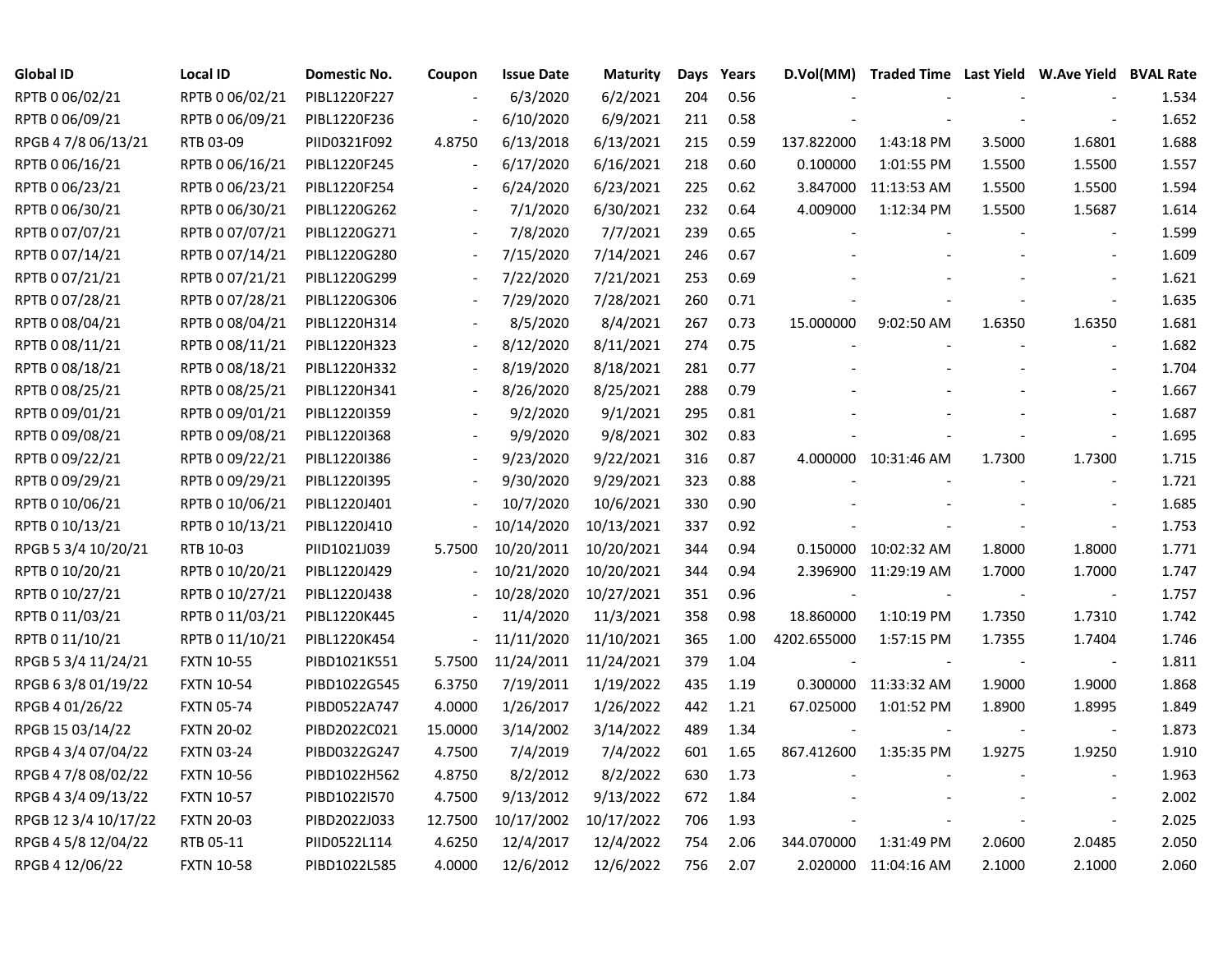| <b>Global ID</b>     | <b>Local ID</b>   | Domestic No. | Coupon  | <b>Issue Date</b> | <b>Maturity</b>  | Days | Years | D.Vol(MM)                |                        |        | Traded Time Last Yield W.Ave Yield BVAL Rate |       |
|----------------------|-------------------|--------------|---------|-------------------|------------------|------|-------|--------------------------|------------------------|--------|----------------------------------------------|-------|
| RPGB 4 3/8 02/11/23  | RTB 03-10         | PIID0323B101 | 4.3750  | 2/11/2020         | 2/11/2023        | 823  | 2.25  | 791.820000               | 1:40:25 PM             | 2.0700 | 2.0701                                       | 2.074 |
| RPGB 13 02/20/23     | <b>FXTN 20-04</b> | PIBD2023B048 | 13.0000 | 2/20/2003         | 2/20/2023        | 832  | 2.28  |                          |                        | $\sim$ | $\overline{\phantom{a}}$                     | 2.112 |
| RPGB 5 1/2 03/08/23  | <b>FXTN 05-75</b> | PIBD0523C752 | 5.5000  | 3/8/2018          | 3/8/2023         | 848  | 2.32  |                          | 0.047000 10:27:21 AM   | 2.1250 | 2.1473                                       | 2.161 |
| RPGB 3 1/2 04/21/23  | <b>FXTN 07-58</b> | PIBD0723D588 | 3.5000  | 4/21/2016         | 4/21/2023        | 892  | 2.44  |                          | 89.926000 11:17:56 AM  | 2.1900 | 2.1754                                       | 2.181 |
| RPGB 117/8 05/29/23  | <b>FXTN 20-05</b> | PIBD2023E054 | 11.8750 | 5/29/2003         | 5/29/2023        | 930  | 2.55  |                          |                        |        | $\overline{\phantom{a}}$                     | 2.179 |
| RPGB 3 1/4 08/15/23  | RTB 10-04         | PIID1023H046 | 3.2500  | 8/15/2013         | 8/15/2023 1,008  |      | 2.76  |                          | 8.500000 11:23:06 AM   | 2.4000 | 2.4000                                       | 2.283 |
| RPGB 2 3/8 09/10/23  | <b>FXTN 03-25</b> | PIBD0323I252 | 2.3750  | 9/10/2020         | 9/10/2023 1,034  |      | 2.83  | 2398.279000              | 1:56:30 PM             | 2.2000 | 2.2013                                       | 2.208 |
| RPGB 11 3/8 10/23/23 | <b>FXTN 20-06</b> | PIBD2023J068 | 11.3750 | 10/23/2003        | 10/23/2023 1,077 |      | 2.95  |                          |                        |        |                                              | 2.279 |
| RPGB 6 1/4 03/12/24  | RTB 05-12         | PIID0524C129 | 6.2500  | 3/12/2019         | 3/12/2024 1,218  |      | 3.34  | 279.620000               | 1:28:54 PM             | 2.2500 | 2.2681                                       | 2.300 |
| RPGB 4 1/2 04/20/24  | <b>FXTN 07-59</b> | PIBD0724D595 | 4.5000  | 4/20/2017         | 4/20/2024 1,257  |      | 3.44  | 0.020000                 | 9:28:12 AM             | 2.2500 | 2.2500                                       | 2.387 |
| RPGB 12 3/8 06/03/24 | <b>FXTN 20-07</b> | PIBD2024F075 | 12.3750 | 6/3/2004          | 6/3/2024 1,301   |      | 3.56  |                          |                        |        | $\overline{\phantom{a}}$                     | 2.422 |
| RPGB 12 7/8 08/05/24 | <b>FXTN 20-08</b> | PIBD2024H086 | 12.8750 | 8/5/2004          | 8/5/2024 1,364   |      | 3.73  |                          |                        |        | $\blacksquare$                               | 2.462 |
| RPGB 4 1/8 08/20/24  | <b>FXTN 10-59</b> | PIBD1024H595 | 4.1250  | 8/20/2014         | 8/20/2024 1,379  |      | 3.78  |                          | 29.408376 11:10:36 AM  | 2.4000 | 2.4000                                       | 2.643 |
| RPGB 4 1/4 10/17/24  | <b>FXTN 05-76</b> | PIBD0524J762 | 4.2500  | 10/17/2019        | 10/17/2024 1,437 |      | 3.93  |                          | 5.028000 10:53:51 AM   | 2.4000 | 2.4000                                       | 2.454 |
| RPGB 13 3/4 11/11/24 | <b>FXTN 20-09</b> | PIBD2024K091 | 13.7500 | 11/11/2004        | 11/11/2024 1,462 |      | 4.00  |                          |                        |        | $\overline{\phantom{a}}$                     | 2.465 |
| RPGB 5 3/4 04/12/25  | <b>FXTN 07-61</b> | PIBD0725D618 | 5.7500  | 4/12/2018         | 4/12/2025 1,614  |      | 4.42  |                          | 278.600000 11:15:01 AM | 2.5500 | 2.5503                                       | 2.565 |
| RPGB 12 1/8 04/14/25 | <b>FXTN 20-10</b> | PIBD2025D103 | 12.1250 | 4/14/2005         | 4/14/2025 1,616  |      | 4.42  |                          |                        |        | $\overline{\phantom{a}}$                     | 2.599 |
| RPGB 2 5/8 08/12/25  | RTB 05-13         | PIID0525H130 | 2.6250  | 8/12/2020         | 8/12/2025 1,736  |      | 4.75  | 3790.797000              | 1:52:27 PM             | 2.7250 | 2.7251                                       | 2.729 |
| RPGB 3 5/8 09/09/25  | <b>FXTN 10-60</b> | PIBD1025I608 | 3.6250  | 9/9/2015          | 9/9/2025 1,764   |      | 4.83  | 1957.038000              | 1:57:31 PM             | 2.7950 | 2.7771                                       | 2.780 |
| RPGB 12 1/8 10/20/25 | <b>FXTN 20-11</b> | PIBD2025J116 | 12.1250 | 10/20/2005        | 10/20/2025 1,805 |      | 4.94  |                          |                        |        | $\blacksquare$                               | 2.698 |
| RPGB 18 1/4 11/29/25 | <b>FXTN 25-01</b> | PIBD2525K015 | 18.2500 | 11/29/2000        | 11/29/2025 1,845 |      | 5.05  |                          |                        |        |                                              | 2.708 |
| RPGB 10 1/4 01/19/26 | <b>FXTN 20-12</b> | PIBD2026A122 | 10.2500 | 1/19/2006         | 1/19/2026 1,896  |      | 5.19  |                          |                        |        | $\sim$                                       | 2.725 |
| RPGB 6 1/4 02/14/26  | <b>FXTN 07-62</b> | PIBD0726B627 | 6.2500  | 2/14/2019         | 2/14/2026 1,922  |      | 5.26  | 640.022000               | 1:02:11 PM             | 2.7900 | 2.8001                                       | 2.794 |
| RPGB 3 1/2 09/20/26  | RTB 10-05         | PIID1026I057 | 3.5000  | 9/20/2016         | 9/20/2026 2,140  |      | 5.86  |                          |                        |        | $\overline{\phantom{a}}$                     | 2.968 |
| RPGB 6 1/4 10/20/26  | RTB 15-01         | PIID1526J019 | 6.2500  | 10/20/2011        | 10/20/2026 2,170 |      | 5.94  |                          | 15.000000 10:32:55 AM  | 2.9750 | 2.9750                                       | 2.811 |
| RPGB 8 12/07/26      | <b>FXTN 20-13</b> | PIBD2026L139 | 8.0000  | 12/7/2006         | 12/7/2026 2,218  |      | 6.07  |                          |                        |        | $\sim$                                       | 2.834 |
| RPGB 5 3/8 03/01/27  | RTB 15-02         | PIID1527C023 | 5.3750  | 3/1/2012          | 3/1/2027 2,302   |      | 6.30  |                          |                        |        | $\overline{\phantom{a}}$                     | 2.841 |
| RPGB 4 3/4 05/04/27  | <b>FXTN 10-61</b> | PIBD1027E617 | 4.7500  | 5/4/2017          | 5/4/2027 2,366   |      | 6.48  |                          |                        |        | $\blacksquare$                               | 2.856 |
| RPGB 8 5/8 09/06/27  | <b>FXTN 20-14</b> | PIBD2027I140 | 8.6250  | 9/6/2007          | 9/6/2027 2,491   |      | 6.82  | 7.850000                 | 1:51:04 PM             | 3.2000 | 3.2000                                       | 2.888 |
| RPGB 6 1/4 03/22/28  | <b>FXTN 10-63</b> | PIBD1028C635 | 6.2500  | 3/22/2018         | 3/22/2028 2,689  |      | 7.36  | 50.800000                | 10:59:29 AM            | 2.9500 | 2.9500                                       | 2.955 |
| RPGB 9 1/2 12/04/28  | <b>FXTN 20-15</b> | PIBD2028L151 | 9.5000  | 12/4/2008         | 12/4/2028 2,946  |      | 8.07  |                          |                        |        | $\overline{\phantom{a}}$                     | 2.950 |
| RPGB 6 7/8 01/10/29  | <b>FXTN 10-64</b> | PIBD1029A644 | 6.8750  | 1/10/2019         | 1/10/2029 2,983  |      | 8.17  | 567.079000               | 1:27:00 PM             | 2.8800 | 2.8790                                       | 2.879 |
| RPGB 8 3/4 05/27/30  | <b>FXTN 20-16</b> | PIBD2030E166 | 8.7500  | 5/27/2010         | 5/27/2030 3,485  |      | 9.54  |                          |                        |        | $\overline{\phantom{a}}$                     | 2.988 |
| RPGB 2 7/8 07/09/30  | <b>FXTN 10-65</b> | PIBD1030G655 | 2.8750  | 7/9/2020          | 7/9/2030 3,528   |      | 9.66  | 1.000000                 | 1:58:05 PM             | 2.7500 | 2.7500                                       | 2.967 |
| RPGB 12 1/2 07/28/30 | <b>FXTN 25-02</b> | PIBD2530G029 | 12.5000 | 7/28/2005         | 7/28/2030 3,547  |      | 9.71  | $\overline{\phantom{a}}$ |                        |        |                                              | 2.989 |